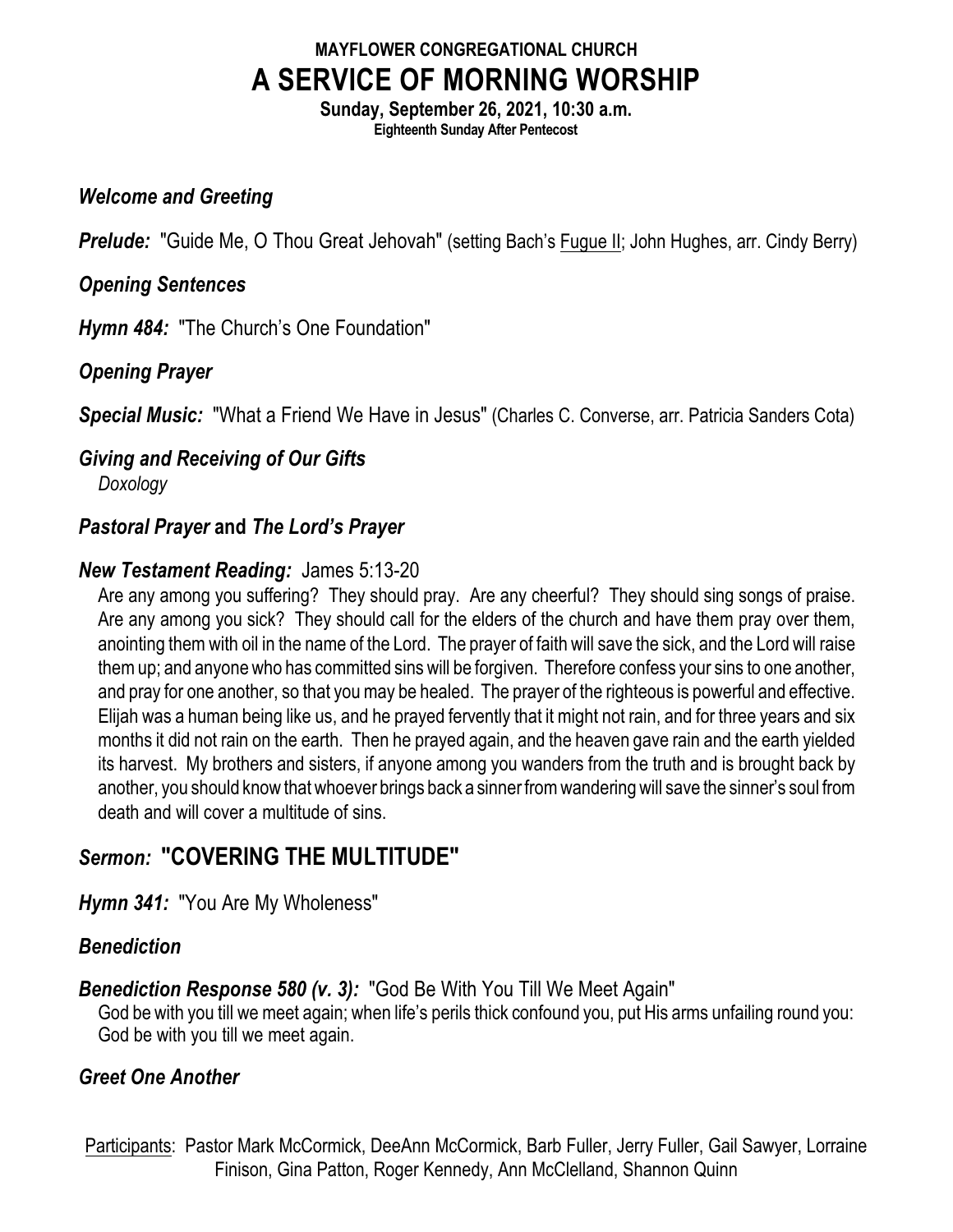# **GOD'S COVENANT PEOPLE The Church's One Foundation** Samuel J. Stone, 1839-1900 Samuel S. Wesley, 1810-1876  $\frac{1}{2}$   $\frac{1}{2}$   $\frac{1}{2}$ 1. The Church-'s one foun - da - tion Is Je - sus Christ her Lord; 2. E - lect from ev - 'ry na - tion, Yet one o'er all the earth,<br>3. 'Mid toil and trib - u - la - tion, And tu - mult of her war, she on earth hath un - ion With God, the Three in 4. Yet One. is His new cre - a - tion By wa - ter and the word; **She** Her char-ter of sal - va - tion, One Lord, one faith, one birth, She waits the con-sum - ma - tion Of peace for ev - er - more; And mys-tic sweet com - mun - ion With those whose rest is won. From heav'n He came and sought her To be His ho-ly bride; With One ho-ly name she bless - es, Par - takes one ho-ly food, And with the vi-sion glo-rious, Her long-ing eyes are blest, And Till hap - py ones and  $\overline{h}$  ho - ly! Lord, give us grace that  $\Omega$ we Like ョ  $\Box$  $\overline{\overline{\phantom{0}}\hspace{0.025cm}}$ His own blood He bought her, And for her life He died. one hope she press - es, With ev - 'ry grace en - dued. to the great Church vic - to - rious Shall be the Church at rest. them, the meek and low - ly, On high may dwell with Thee. A-men.

**AURELIA**  $7.6.7.6 D$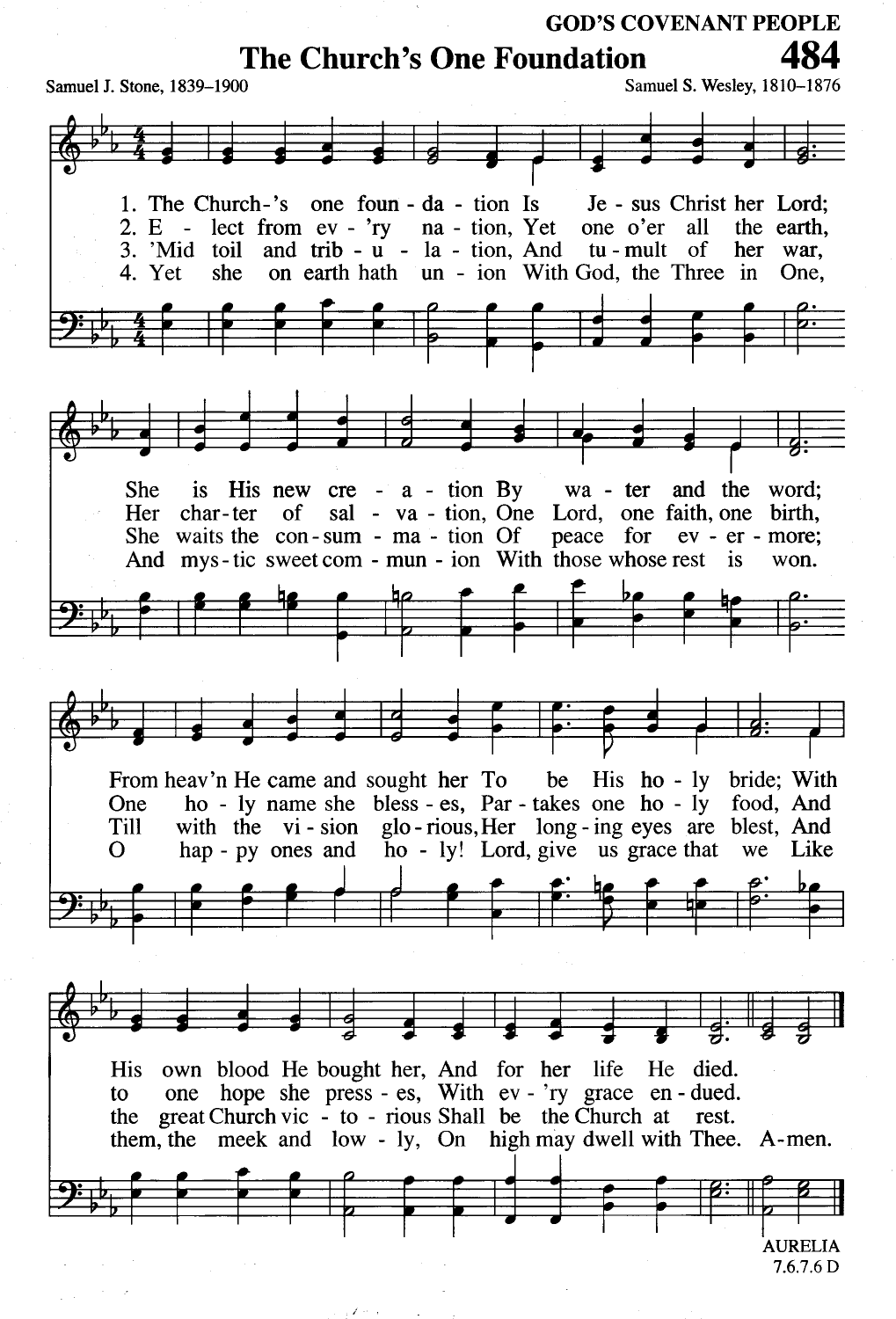#### **GOD'S COVENANT PEOPLE You Are My Wholeness** 341 Roy Salmond and Mike Mulder

Roy Salmond and Mike Mulder Arr. by Helen Gierke



C Roy Salmond and Mike Mulder

#### THE CHRISTIAN LIFE